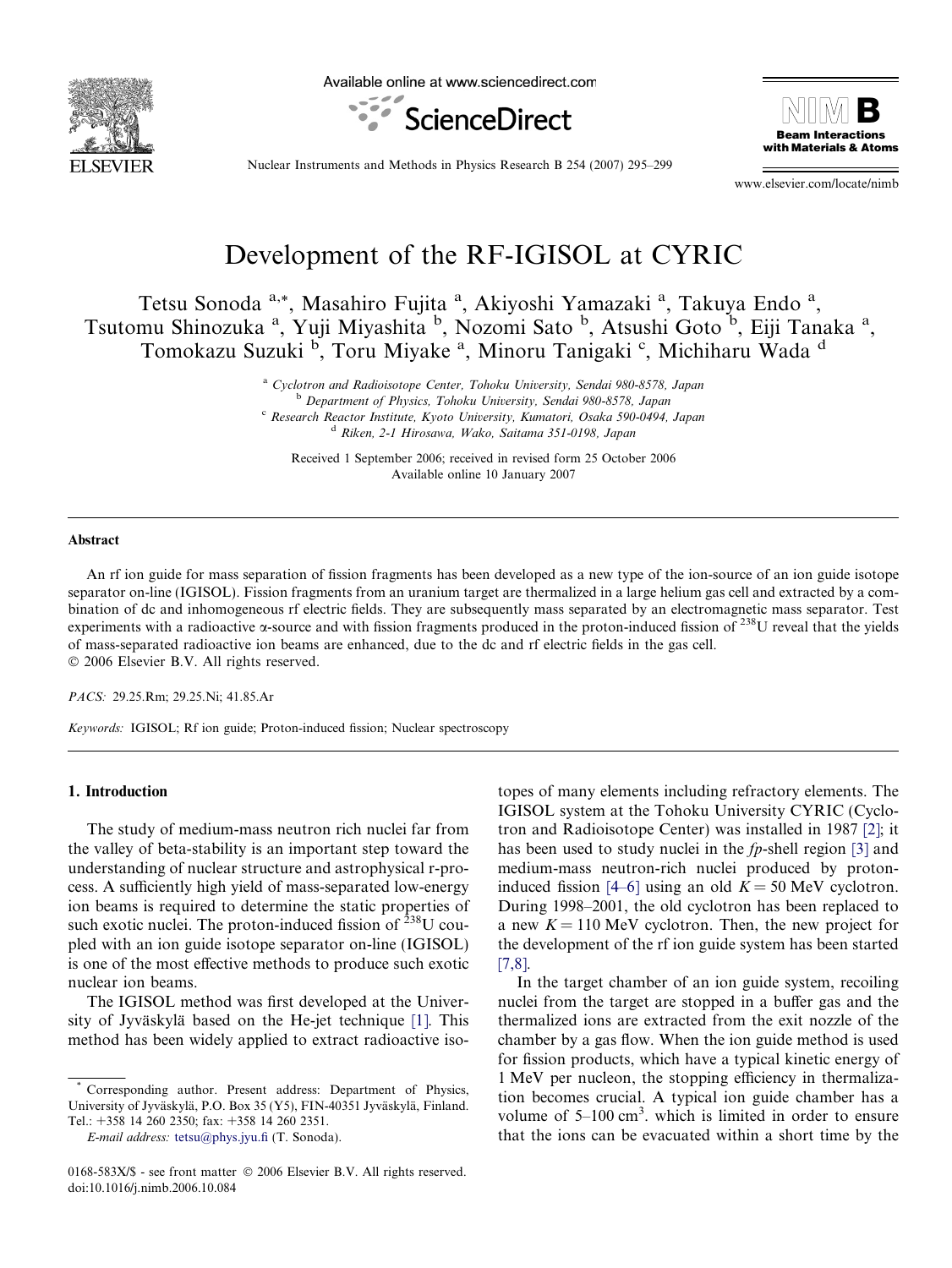gas flow. However, the stopping capability of such a small gas cell is as low as  $\approx$ 10 keV per nucleon; it is significantly less than the recoil energy of fission fragments. Therefore,only a small fraction of fragments can be thermalized in the gas and many others are lost in the wall of the cell or in the target.

In order to enhance the stopping capability, it is essential to increase the cell size. However, a long transport time is required to extract the thermal ions from a large cell, since gas flow is the only medium of transport in the cell. This causes severe ion losses not only due to the short lifetime of radioactive nuclei, but also due to any loss processes in the cell such as neutralization, molecular formation and diffusion to the walls. In an rf ion guide, a large gas cell can be used, since it is equipped with dc and inhomogeneous rf electric fields that guide the ions quickly toward the exit hole by preventing any contact between the ions and the wall of the cell. This rf ion guide method was first developed at RIKEN to obtain a lowenergy beam from energetic RI beams of a projectile fragment separator [\[9\]](#page-4-0).

## 2. Experimental apparatus

In order to enhance the stopping capability of the gas cell while maintaining a high extraction efficiency for the ions of fission products, a large ion guide chamber with dc and rf electric fields has been developed. The volume of the new gas cell is  $10^4$  cm<sup>3</sup>, which is  $\sim$ 1000 times larger than the old one. Fig. 1 shows a schematic diagram of the new gas cell; it has an inner diameter of  $\sim$ 300 mm and a length of  $\sim$ 400 mm. It contains an arrangement of 80 ring electrodes forming a parabolic tapered cylinder. Each ring electrode is fixed by four insulation supports made of an engineering plastic (Delrin). DC gradient potentials are produced by resistors between adjacent ring electrodes that cause the ions to drift toward the exit of the cell with a relatively high velocity of  $\approx$ 5 m/s. An rf carpet is installed around the exit of the cell, in order to guide the ions to a small exit nozzle without any losses. This rf carpet consists of 100 concentric ring electrodes with an interval of 0.6 mm and a thickness of  $200 \mu m$ ; they are fabricated using a printed circuit board technique. The diameters of the outer electrode and the exit nozzle are 60 mm and 1.6 mm, respectively. Furthermore, rf voltage of  $\sim 50$  V<sub>pp</sub>, 2.2 MHz and dc offset voltage are applied to the rf carpet. The rf voltage is phase shifted by  $180^\circ$  between adjacent electrodes to form an ion barrier, while the dc offset voltage guides the ions to the center of the carpet. The fine structure of the rf carpet ensures that the effective ion-barrier is produced by a large repulsive force to the surface, which is inversely proportional to the third power of the distance between the electrodes (see Eq. (12) in [\[9\]](#page-4-0)).

In order to maintain the vacuum condition of the primary beam line from the cyclotron, the gas cell is separated from them by two windows made of a HAVAR foil with a thickness of  $10 \mu m$ . The target region is also separated from the gas cell by a thin aluminum foil with a thickness of  $6 \mu m$  in order to separate the high electron density region around the primary beam and the stopping region, since the ions of interest can be neutralized in the high electron density region. The fission fragments, however, can pass through the foil and are thermalized in the gas cell.

The distribution of thermalized recoil ions in the gas cell is calculated using a numerical simulation code TRIM [\[10\]](#page-4-0). We assume that the fission fragments of 131 MeV <sup>116</sup>Pd are



Fig. 1. Cross-sectional view of the rf ion guide gas cell attached to the ISOL. Fission fragments are stopped in the He buffer gas and are extracted by a combination of dc and rf electric fields. The ions that pass through the skimmer are accelerated for 50 keV and mass-separated by the dipole magnet of the on-line isotope separator.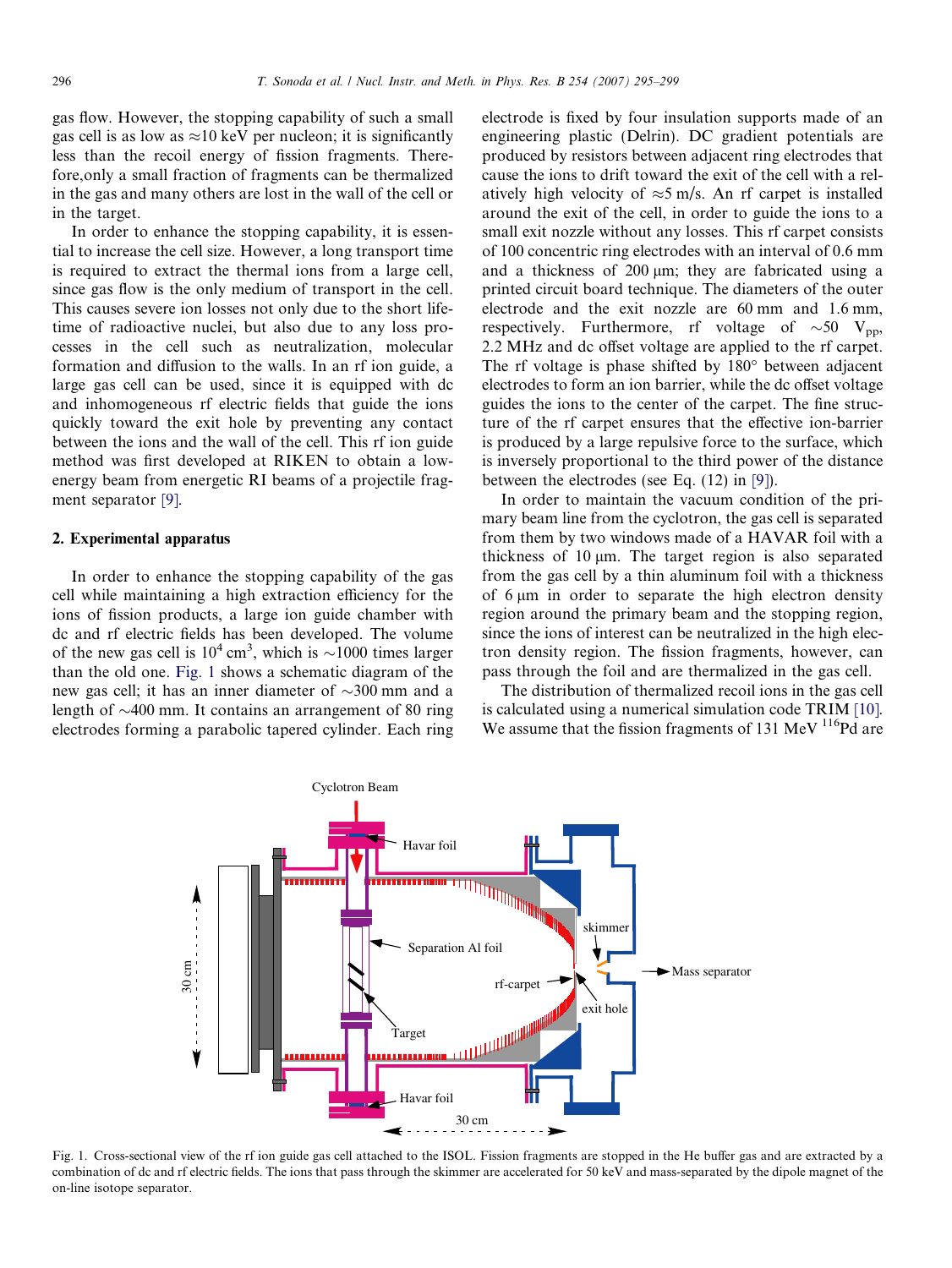<span id="page-2-0"></span>Table 1 Stopping efficiencies of the old and present ion guide gas cell for  $\frac{116}{9}$ Pd fission fragment

| Pressure (hPa)                      | 40  | 133  | 267  |
|-------------------------------------|-----|------|------|
| Old CYRIC ion guide chamber $(\% )$ | 0.5 | 17   | 5.5  |
| Present rf ion guide chamber $(\%)$ | 8.5 | 26.0 | 50.5 |

isotropically emitted from two uranium targets with a thickness of  $20 \text{ mg/cm}^2$ , which are located on the beam with a tilt angle of  $45^{\circ}$ , and injected into the gas cell through a 6  $\mu$ m aluminum window. The stopping efficiency is defined as the ratio of the number of stopped ions in the He buffer gas to the number of ions recoiling out from the target. Table 1 compares the stopping efficiency of the old IGISOL gas cell with that of the present rf ion guide gas cell. A 15-fold increase in the stopping efficiency is expected if the buffer gas pressure is 133 hPa.

### 3. Results and discussion

#### 3.1. Off-line tests

Off-line test experiments were performed using an  $^{227}$ Ac source. <sup>219</sup>Rn ions recoiled out of the source with an energy of  $\approx$ 100 keV and were thermalized in the gas cell. They were subsequently transported by the dc and rf electric fields to the nozzle and mass-separated by the ISOL. A silicon surface barrier detector was placed at the focal plane of the ISOL to detect  $\alpha$ -particles from <sup>219</sup>Rn. Thus, we have measured the total efficiency of the RF-IGISOL system as the ratio of the number of transported  $^{219}$ Rn ions to the number of recoiling  $2^{19}$ Rn ions from the source. Fig. 2 shows the total efficiency as a function of the distance between the source and the exit nozzle for transporting the ions with and without the dc and rf electric fields. In these experiments, gas pressure was 40 hPa; it corresponded to the distribution of the recoil ions in a sphere with a diameter of 20 mm around the source. A large enhancement in the efficiency, due to the presence of the dc and rf electric fields was observed, particularly when the distance between the source and the exit was long. It should also be noted that the efficiency monotonously decreased with an increase in the distance. The phenomenon is considered to be due to some loss processes such as molecular formation and charge exchange with impurities in the gas during the drift period.

The electric fields in the cell were defined by three parameters: the rf voltage  $(V_{\text{rf}})$ , the difference in the dc potential across the rf carpet  $(V_{dc})$ , and the dc voltage between the target and the carpet  $(D_{cell})$ . These parameters were optimized for each measurement.

## 3.2. On-line tests

On-line test experiments have been done for the fission products from the proton-induced fission of 238U. Two



Fig. 2. Total efficiency of the entire RF-IGISOL system as a function of the distance between the source and the exit hole at the off-line test experiments using an 227Ac source.

metallic uranium foils with a thickness of 20 mg/cm<sup>2</sup> were irradiated by a 50 MeV proton beam from the cyclotron. The fragments were thermalized in the gas cell, extracted by the rf ion guide, and injected into the ISOL. The mass-separated fragment ions were transferred into a tape transport system in which the radioactivities were detected by plastic scintillation counters for b-rays and by a highpure germanium detector for  $\gamma$ -rays.

Since the detection efficiency for  $\beta$ -rays was considerably higher, the  $\beta$  counting rate was used to optimize the rf ion guide parameters and the ion optics of the ISOL. On the other hand,  $\gamma$ -rays were used to identify the obtained nuclides, although the detection efficiency was low. It should be noted that the identification was performed not only for the nuclides, but also for their charge states and mass numbers. Thus, the molecular ions were clearly excluded from the evaluation of the total efficiency.

[Fig. 3](#page-3-0) shows the experimental results for the fission fragments of  $A = 100$  detected by the  $\beta$  counters. The intensity of the primary proton beam was 60 nA and the pressure of the gas cell was 40 hPa. The counting rates were plotted as functions of  $V_{\text{rf}}$  and  $V_{\text{dc}}$  for different values of  $D_{\text{cell}}$  voltage. The effects of the rf ion-barrier fields and the dc fields were clearly observed; in particular a gain of factor 4 was obtained by using an appropriate value of  $D_{cell}$ . This implies that the long transportation of stopped ions in a region far from the exit nozzle was fairly realized by the dc field. Furthermore, the yields obtained in this case were 20 times greater than those obtained when no electric fields were applied.

To compare the performance of the present RF-IGISOL setup with that of our old IGISOL setup, we have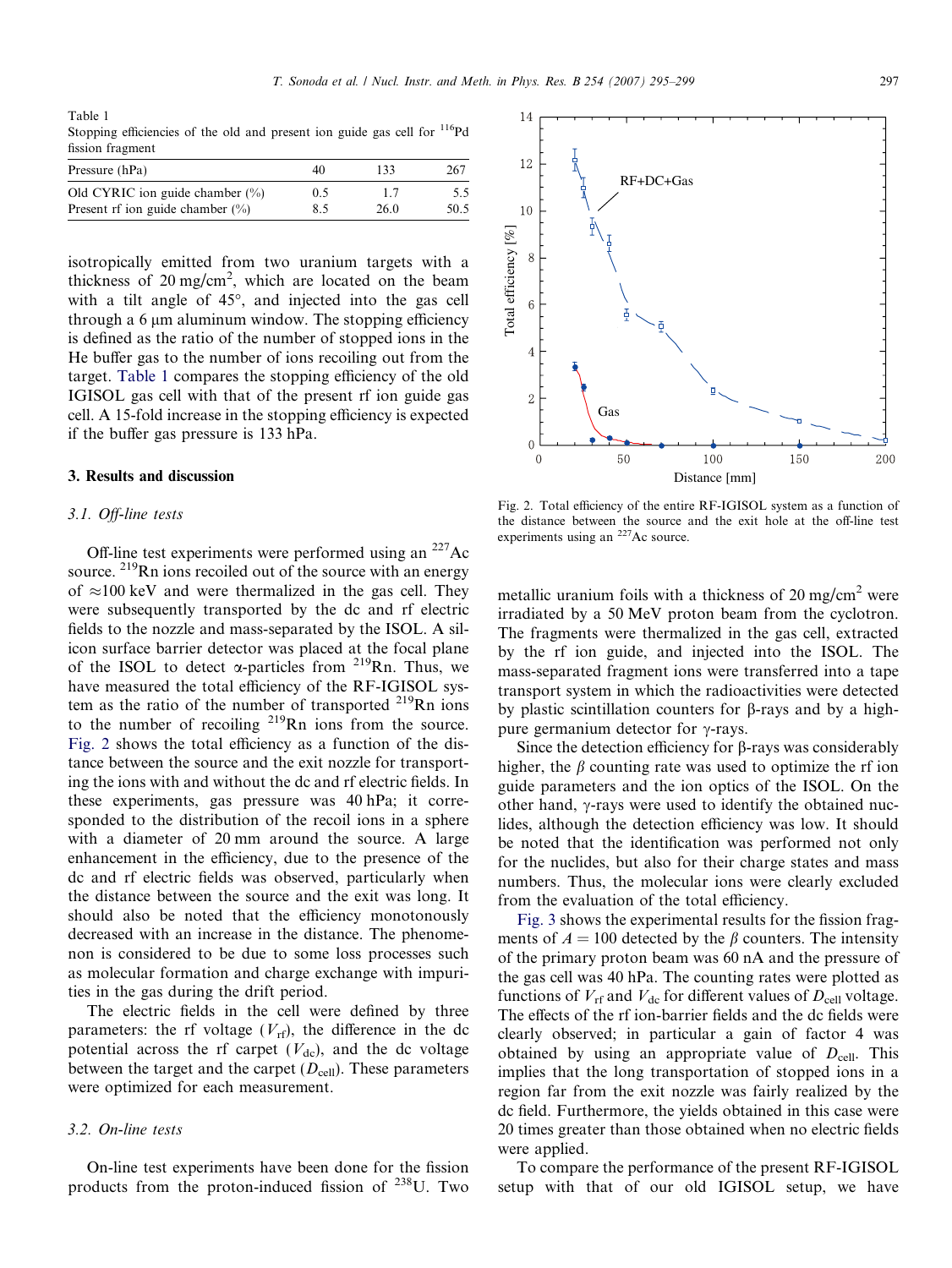<span id="page-3-0"></span>

Fig. 3. Experimental results for the yields of the  $A = 100$  fragment detected by  $\beta$ -ray detector. The counting rates are plotted as functions of the rf voltage ( $V_{\text{rf}}$ ) and the dc voltage across the rf carpet ( $V_{\text{dc}}$ ) for different dc voltage between the target region and the rf carpet  $(D_{cell})$ . (a):  $D_{\text{cell}} = 0$  V and (b):  $D_{\text{cell}} = 280$  V, which corresponds to an electric field of  $\approx$ 10 V/cm.

measured the separation yield of  $^{116}Pd$  by using the  $\gamma$ detectors. We obtained  $\approx 200$  <sup>116</sup>Pd<sup>+</sup> ions/s at the end of the mass separator when the proton intensity was  $0.5 \mu A$ ; this corresponded to a gain of factor 3 in comparison with that of the old setup. However, this value was less than that expected for the increase in the stopping efficiency of the gas cell. One reason was that the gas pressure was only 40 hPa, which should result in a reduction of 1/3 in the stopping efficiency against 133 hPa ([Table 1\)](#page-2-0). The gas pressure was limited because the pressure in the acceleration region of the mass separator should be less than  $10^{-4}$  hPa and the strength of the rf ion-barrier field was not sufficient to operate at above 40 hPa. Although, we considered the limited gas pressure, the separation yield was still less than the expected value. Another considerable reason for the loss would be neutralizations or molecular formations that occurred when the ions drifted in the gas cell. Since, there were many plastic insulators in the gas



Fig. 4. Intensity dependence of separation yields of the fission fragments. The counting rate is plotted as a function of the primary proton beam intensity.

cell, the purity of the gas was not as good as that in the old setup.

A common problem of the ion guide system is that the efficiency depends on the beam intensity  $[11-13]$ . We measured the separation yield of the fission fragments as a function of the primary beam intensity, as shown in Fig. 4. It has shown the saturation effect around the intensity of  $1.5 \mu A$ .

We intend to modify the present RF-IGISOL setup in order to improve the overall performance. For solving the primary intensity dependence problem, which is now explained as a space charge effect [\[13\],](#page-4-0) all surfaces of the gas cell should be covered with rf ion barriers. To solve the chemical reaction problem, we have to replace most of the plastic insulators with ceramic ones and cool the gas cell to a lower temperature in order to reduce the amount of outgas from the materials. Finally to solve the stopping efficiency problem, we intend to reduce the residual gas around the acceleration region by installing an rf six-pole ion beam guide (SPIG) [\[14,15\]](#page-4-0) in the skimmer region.

## 4. Summary

For the first time, we have introduced an rf ion guide in the IGISOL in order to increase the yields of the protoninduced fission fragments of 238U. The off-line results show that the rf ion guide successfully transports the ions that stop in a large volume of the gas cell. The on-line tests also reveal that the efficiency is enhanced, due to the introduction of the rf ion guide in the IGISOL. However, the improvements in the overall performance is less than that